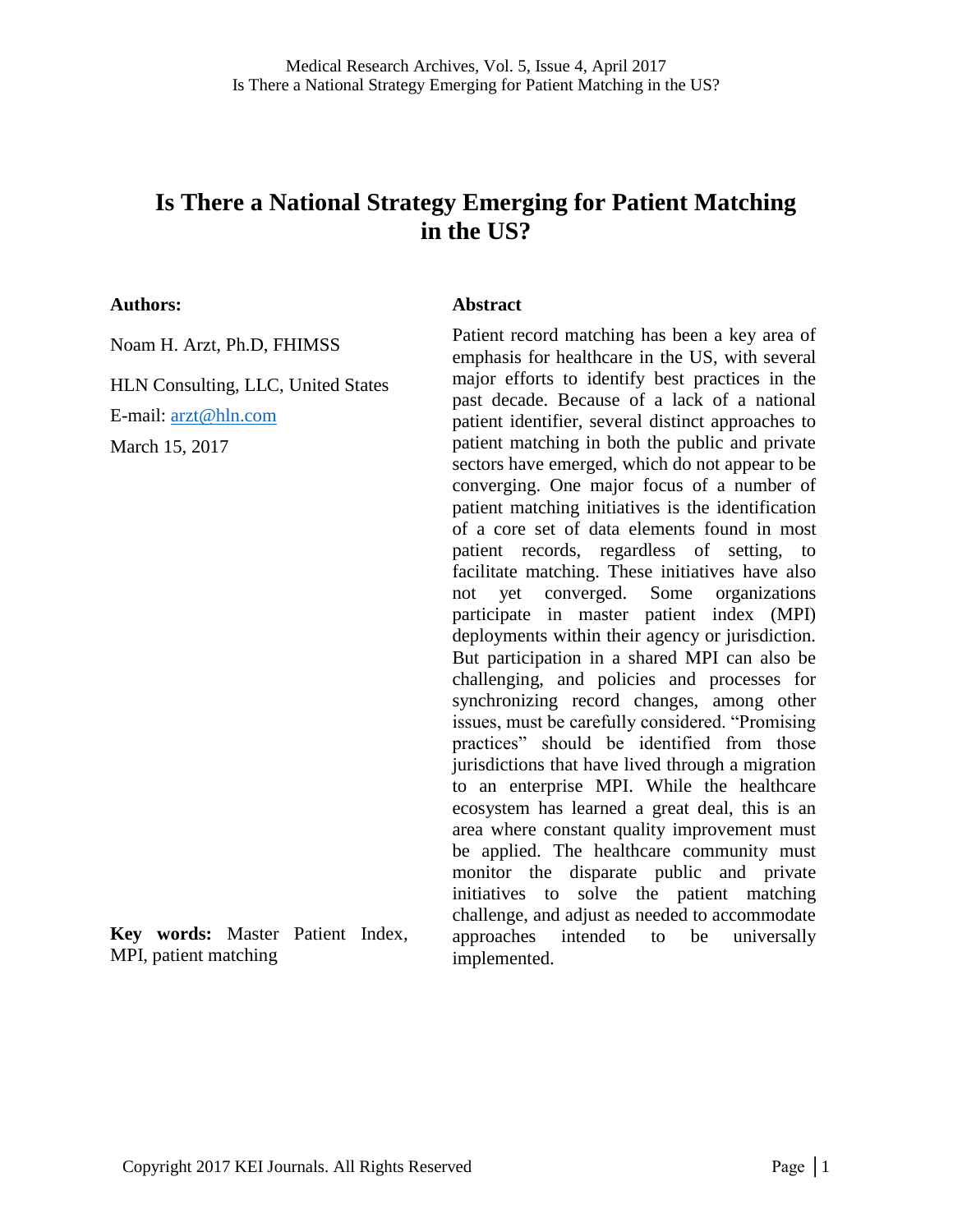## **1. Background**

Accurate patient matching is an ongoing issue in healthcare informatics; in fact, given the growing emphasis on interoperability to facilitate improved continuity and quality of health care, patient matching has been receiving increased attention. "One of the largest unresolved issues in the safe and secure electronic exchange of health information is the need for a *nationwide patient data matching strategy* ensuring the accurate, timely, and efficient matching of patients with their healthcare data across different systems and settings of care."<sup>1</sup> Unfortunately, the U.S. has not yet addressed patient matching in a comprehensive way by defining either a national strategy or best practice guidance and tools.

Issues of patient record *matching* are closely tied to issues of patient *identification,* since to match two records together (or determine they are *not* matches) rests largely on the confidence one has that a particular record in fact belongs to an individual who can be clearly identified, and that the matching record can be identified with the same individual. In many settings, this is more easily achieved by assigning a unique identifier to each individual to be used with impunity wherever that individual's record is sent or referenced. While some countries have implemented solutions such as this, Congress banned the federal government in the U.S. from promulgating or adopting such a strategy in 1998<sup>2</sup>

The Office of the National Coordinator for Health Information Technology (ONC) and many others have interpreted this somewhat narrow prohibition as preventing even the discussion of such a strategy within federal agencies, essentially shifting the conversation to the private sector, when it happens at all. More recently, however,

Congress clarified its position by stating that, "...this limitation does not prohibit HHS from examining the issues around patient matching. Accordingly, the Committee encourages the Secretary, acting through the Office of the National Coordinator for Health Information Technology and CMS, to provide technical assistance to private-sector led initiatives to develop a coordinated national strategy that will promote patient safety by accurately identifying patients to their health information."<sup>3</sup> In addition, the 21st Century Cures Act authorizes within a year of its passing a study, "to ensure appropriate patient matching to protect patient privacy and security with respect to electronic health records and the exchange of electronic health information $<sup>4</sup>$ </sup>

Among the key questions for the healthcare community are:

- Which of the nationwide initiatives discussed below most warrant watching or active participation?
- Are there unique aspects of health record matching that would justify not aligning to national models and standards, when and if one emerges as a national standard?
- What are the potential costs of not aligning with national standards? Of doing so?
- Where do we look for the most appropriate metrics on matching to inform system assessment and potentially certification?
- What benefits and risks may need to be considered in linking a health system which participates in a broader Master Patient Index (MPI) or similar data set?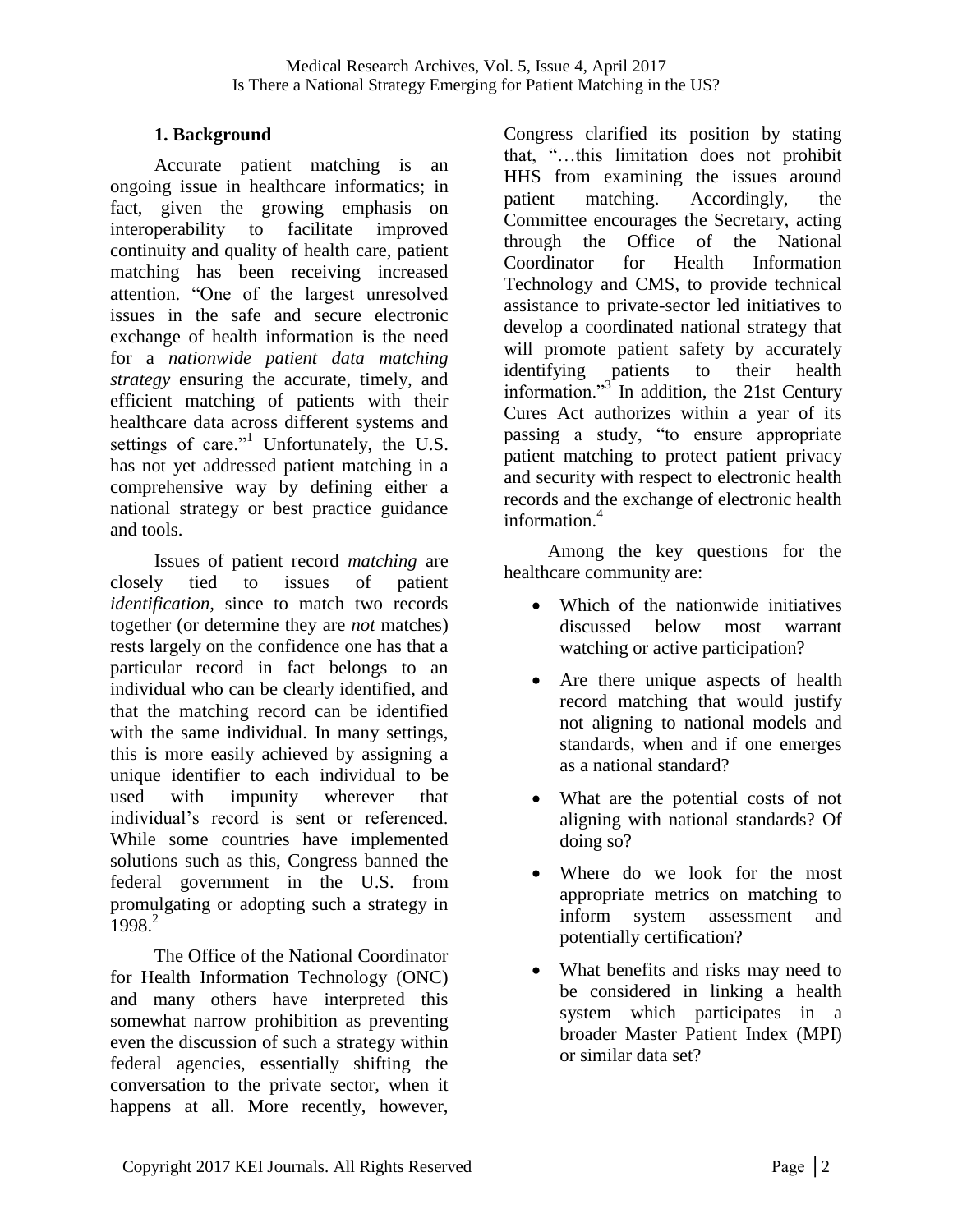#### **2. Approaches to a Nationwide Strategy**

Because of this lack of a national patient identifier, several distinct approaches to patient matching have emerged, which do not appear to be converging:

### **2.1. Traditional approach:**

In the absence of anything better or more practical, the traditional approach is to use matching algorithms—both deterministic and probabilistic—to examine patient data at a granular level, with the goal of avoiding both false positive and false negative matches. Such algorithms are often customized to meet local demographic trends related to in-migration and other factors. A major hurdle for this approach is the lack of standardized formatting of data elements, the variation in which elements are used, and what data are entered when information is unknown.<sup>5</sup> This approach may also rely on a manual review component for records that are difficult to resolve; even a small proportion of records needing manual review may become challenging as volume increases. Various organizations have different tolerance levels for error, some advocating little or no tolerance at all. Healthcare organizations have been working successfully with these algorithms for many years, and there are a number of open source and commercial products in this space.<sup>6</sup>

## **2.2. Unique identifier:**

Many people believe that only through the adoption of single, national patient identifier will we be able to consistently and longitudinally match our distributed patient records across provider sites and settings. They do not seem deterred by the current congressional ban on the federal government from promulgating or adopting such a strategy mentioned above. In some cases,

proponents of this strategy are advocating for a voluntary unique identifier assigned by a neutral organization.<sup>7</sup> But even a unique identifier will not be sufficient by itself for matching; both because an identifier can be mistyped and for security reasons, other demographic data must be included.

## **2.3. Health Record Bank (HRB): 8**

For some, the optimal way to solve the patient matching issue is by putting the patient in charge. Advocates for this approach argue that medical records should be aggregated by the patient in a central repository or bank, much as financial assets are accumulated there and made available by the patient for authorized transactions or uses. Though this is an intriguing notion, HRBs have failed to generate any traction in the marketplace beyond some very limited experiments.

### **2.4. Biometrics:**

For proponents of this approach, the best way to identify someone is by including a personal attribute in a patient's data that can't be easily faked—a biometric such as retinal scan, fingerprint or facial analysis to identify a patient consistently across care settings. In addition, certain behavior (frequent use of latex gloves) and medical conditions and treatments (some cancer treatments) can obscure fingerprints. Anything short of that opens up the process to unacceptable error. In many settings today, however, the hardware and software is not in place to support biometric identification, making it hard to leverage in a patient matching strategy.

### **2.5. Innovative Approaches:**

Several new, innovative approaches are beginning to emerge. This includes, for example, "referential matching" where two records are not compared against each other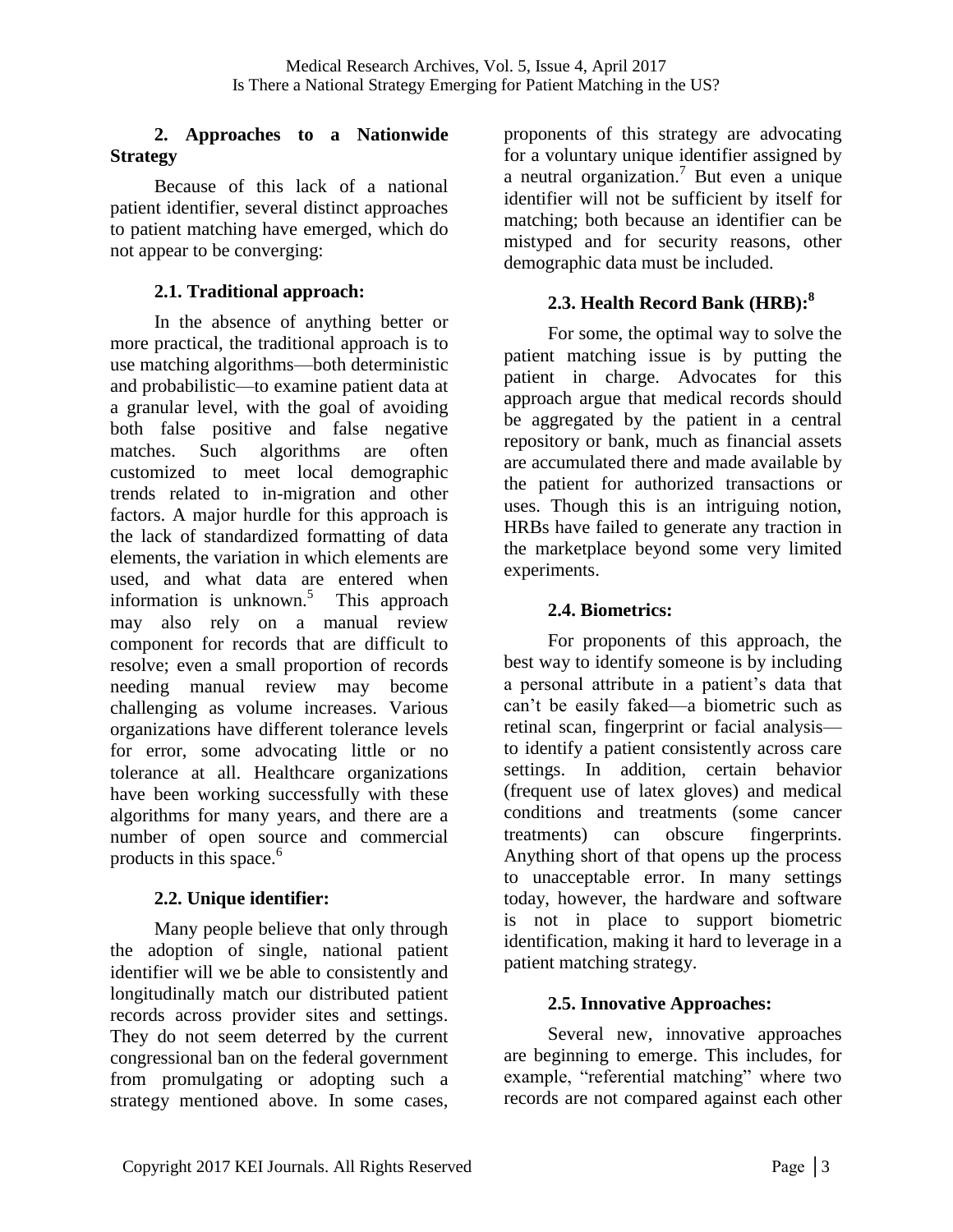but rather are each compared to a national database of identity data and if each records matches the *same* exemplar in the database they are considered to match each other.<sup>9</sup>

### **3. Recent Public and Private Sector Efforts**

Despite the lack of consensus, a number of efforts are underway in both the public and private sectors to try to develop a nationwide strategy. They include:

### **3.1. ONC Nationwide Interoperability Roadmap (2015): 10**

Section L of the *Roadmap* addresses Accurate Individual Data Matching and references the work reported in an earlier ONC *Patient Identification and Matching Final Report*. <sup>11</sup> The *Roadmap* provides some brief background as well as suggested data elements for matching (the appendix to this report includes a crosswalk of data elements proposed by the various initiatives discussed here). Milestones for the next ten years focus on lowering the patient duplication rate across the board for all health care organizations. Table 12 at the end of the document identified additional calls to action for the healthcare community, and the supplemental materials published with the *Roadmap* provide some additional background.<sup>12</sup>

### **3.2. ONC Patient Matching Community of Practice (2015):**

This relatively small group of interested parties met regularly from December 2014 until the summer of 2015 under the leadership of an ONC fellow. Its major focus was developing a five-level data quality maturity model to try to characterize an organization's sophistication in using different common data elements to perform patient matching functions, as well as articulating value propositions for improved

matching for different stakeholder types. The project released two documents, *Developing and Testing a Data Management Model and Maturity Scale Tailored to Improving Patient Matching Accuracy*<sup>13</sup> and *Guidelines for Pilot Testing of Data Management Maturity℠ Model for Individual Data Matching*<sup>14</sup> describing its work. The Data Quality Maturity Scale, included as Appendix B, highlights how systems across the healthcare community, at least as reflected in the core data elements, are at the high levels of maturity. In practice, however, the data elements needed for levels 4 and 5 are precisely the ones that are least consistently captured.

### **3.3. ONC Patient Matching Aggregation and Linking (PMAL) initiative (ongoing):**

Influenced by the Patient Matching Community of Practice, ONC released a federal procurement through the Patient Centered Outcome Research Network (PCORnet) to develop and describe best practices in patient matching strategies as well as test different strategies with research data. The procurement was awarded to the Kaiser Foundation Hospitals (Oakland, CA) in September 2015 and work is ongoing.

### **3.4. Various HIMSS work groups, task forces and activities (ongoing):**

Over the past several years, the Healthcare Information and Management Systems Society (HIMSS) has had no fewer than three distinct standing groups dedicated to patient matching and identity issues (Identity Management Task Force, Patient Identity Integrity Workgroup, HIE inPractice Task Force Patient Matching Subgroup), as well as an Innovator-in-Residence engaged full-time in matching algorithm testing activities. In August 2015, HIMSS held its first-ever Patient Matching Testing Event.<sup>15</sup>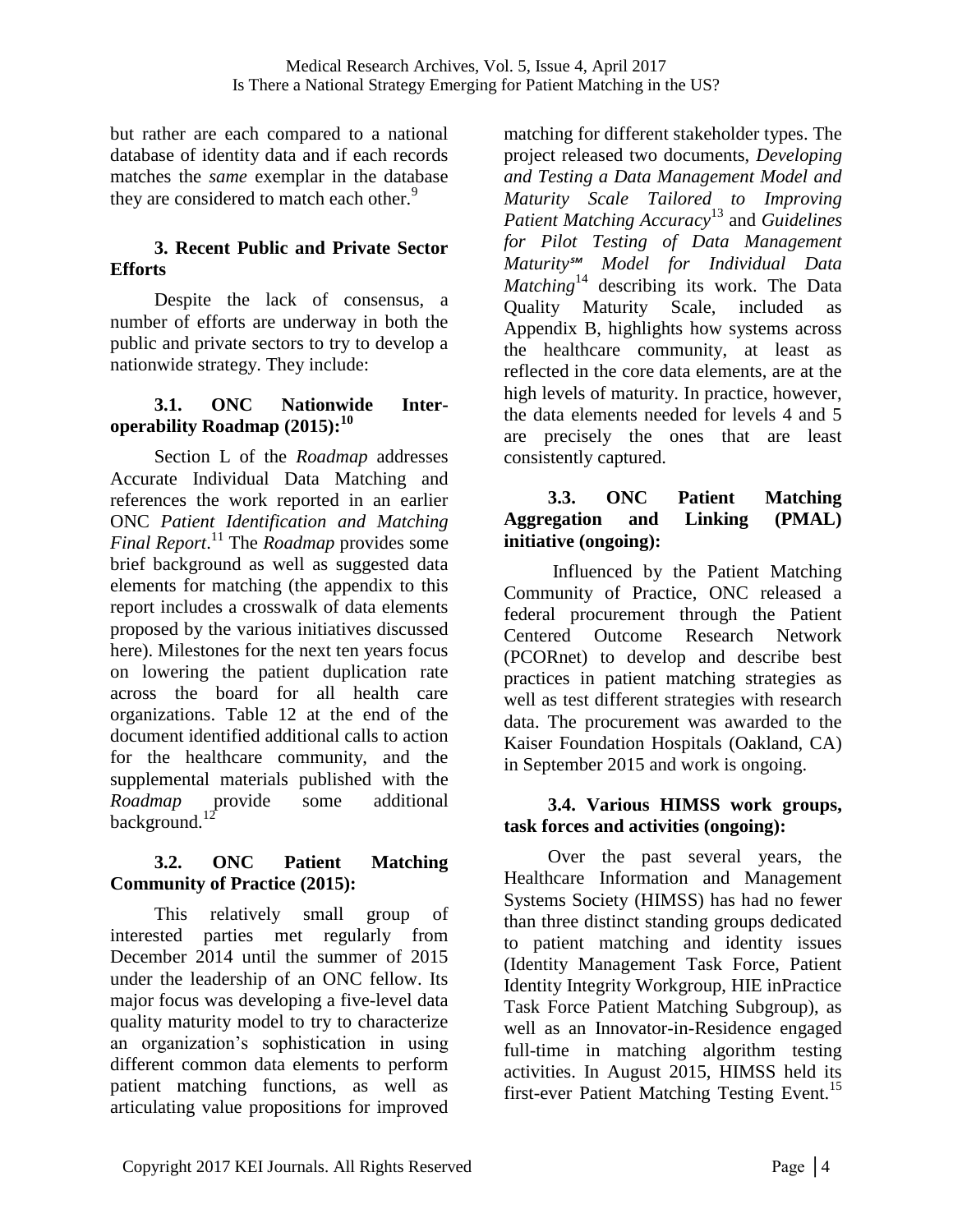More significantly, HIMSS government relations staff are working on development of a strategy to begin to lobby Capitol Hill on patient matching issues. More recently, however, these efforts have been consolidated and fewer distinct activities appear to be ongoing.

### **3.5. The Sequoia Project and Care Connectivity Consortium:**

These two organizations—the Sequoia Project, which operates the eHealth Exchange, and the Care Connectivity Consortium (CCC), whose members are major health systems with strong informatics capabilities—have embarked on a joint project which culminated in their *Framework for Cross-Organizational Patient Identity Management.***<sup>16</sup>** This document is really three documents in one: first, it provides some detailed empirical discussion of matching strategies, successes and limitations from Intermountain Health, a CCC member. Second, it describes in some detail a five-level organizational maturity model for data quality relevant to crossorganizational patient matching. This model is much more rigorous than the maturity model developed by the ONC Patient Matching Community of Practice, based as it is on Carnegie-Mellon's original Capability Maturity Model work, and goes well beyond the Community of Practice's examination of data elements used for matching. Third, it proposes a set of minimal acceptable principles for organizations aspiring to Level 1 of the maturity model (which is the basic level, Level 0 being reserved for organizations whose capabilities are unknown). This material, while still in draft form as of January 2016, is notable for its rigor and comprehensiveness, and is a resource for the healthcare community to monitor and perhaps participate in creating. The project should be forming a workgroup in 2017 to assess comments received about the original framework and determine next steps. $17$ 

## **3.6. CHIME National Patient ID Challenge (ongoing):**

Launched in January 2016, this innovative collaboration between the College of Healthcare Information Management Executives (CHIME) and HeroX is challenging anyone in the marketplace to identify the best plan, strategies and methodologies that will easily and quickly identify patients and achieve 100% accuracy."<sup>18</sup> Two Concept Blitz winners were announced in June 2016 and the final Innovation Round winner is expected to be announced in the summer of 2017. This project has generated a lot of "buzz" in the health care community, and will be worth monitoring.

## **3.7. Pew Charitable Trust Research Funding:**

In September 2016 Pew announced a funded research program and began seeking proposals for research in three areas related to patient matching: patient matching safety implications, patient matching cost implications, and EHR usability safety implications.<sup>19</sup> Proposals were due at the end of October 2016 with awards anticipated early in 2017.

There is some overlap in these efforts, yet there is little coordination and leverage of their work products and activities. There certainly does not appear to be any convergence around a particular strategy or approach.

### **4. Data Sets for Matching and Data Quality**

One major focus of a number of patient matching initiatives—including ONC—is the identification of a core set of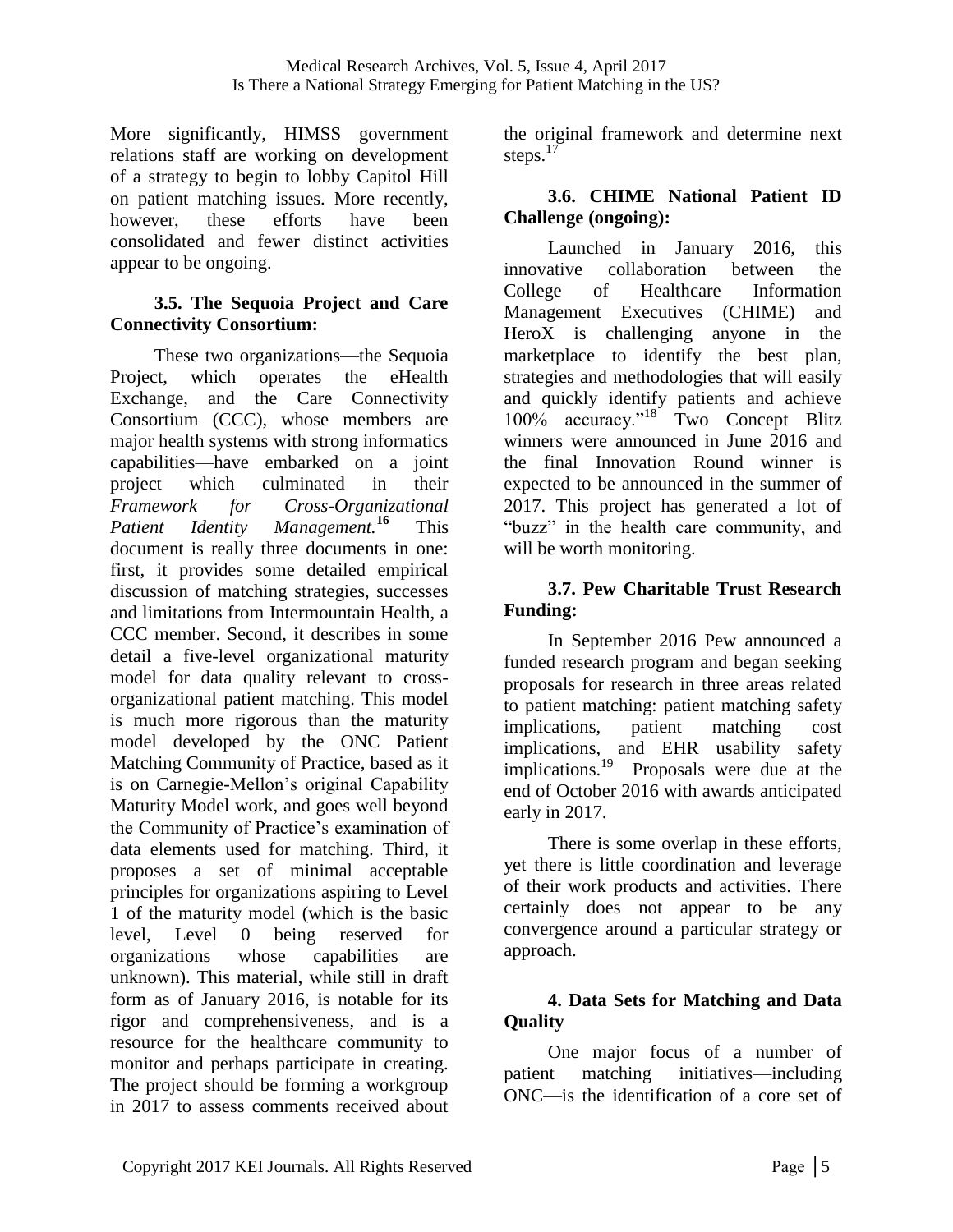data elements found in most patient records that could serve as a core set of data to facilitate matching. Appendix A contains a table with all the demographic data elements identified by a number of the initiatives discussed above, supplemented by the corresponding data elements from a sample public health data standard. Some liberties were taken in grouping data elements with slightly different names but similar intent on the same line of the table. Many believe that if record holders focused on improving the quality and completeness of a clearlyidentified set of (typically) structured data elements that the accuracy of matching, particularly across organizations, could be greatly enhanced. Note that very few data elements are in common across all the data sets identified (these are indicated in bold in the tables).

Generally speaking, the patient's name, date of birth, gender and address are in common. In its case study from Intermountain Health, the Sequoia Project does a very nice job of describing how the addition of different combinations of data elements (they call them traits) improves the uniqueness of the record set they examined. All the combinations of traits began with first name, last name and date of birth. Gender added little to the equation. Postal ZIP code, phone, middle initial and last four digits of the Social Security Number (SSN) had a significant impact. This kind of analysis has also been done in NYC, where researchers examined the impact of the presence of different data elements in patient searches through their HL7 query/response Web service. In their study, they found a significant impact when mother's maiden name or the internal CIR ID number were provided in a query.<sup>20</sup> The 2012 Immunization Information System (IIS) Patient De-duplication study found similar results when optional data, such as SSN and Medical Record Number, were used.<sup>21</sup>

Unfortunately, SSN is sometimes discouraged as a data element due to security concerns, and is even prohibited from being sent or received in one jurisdiction, according to New York State Public Health Law.<sup>22</sup>

While there is much discussion about the quality and completeness of data used for matching, and a desire to reduce the level of duplication in healthcare-related databases, there is little agreement on *how* the level of duplication should be calculated and how accurate its measurement actually is. While the ONC *Interoperability Roadmap* has set goals in this area, it, too, has not defined how individual systems can be consistently assessed to determine their status. HIMSS is attempting to put some time and effort toward developing and testing metrics as well as test data sets, but does not appear to have resourced this activity sufficiently.<sup>23</sup>

### **5. Impact of Participation in a Shared Master Patient Index**

Some organizations participate in master patient index (MPI, also sometimes referenced as a master person index) deployments within their region. These MPIs may involve integration within a larger health system, across loosely-coupled components of a health system, or participation in a broader health information exchange (HIE) MPI initiative. Records entering the agency are processed *first* by the MPI, which may be coupled with additional interoperability services (like message routing or cleansing). Regardless of scope, the intention is usually for participating systems to use the MPI's cross-system database and tools to attempt to more accurately match records from across the programs leveraging the MPI. But in other cases, the intention may only be to leverage an intermediary (like an HIE) and what it knows about a patient to ensure a more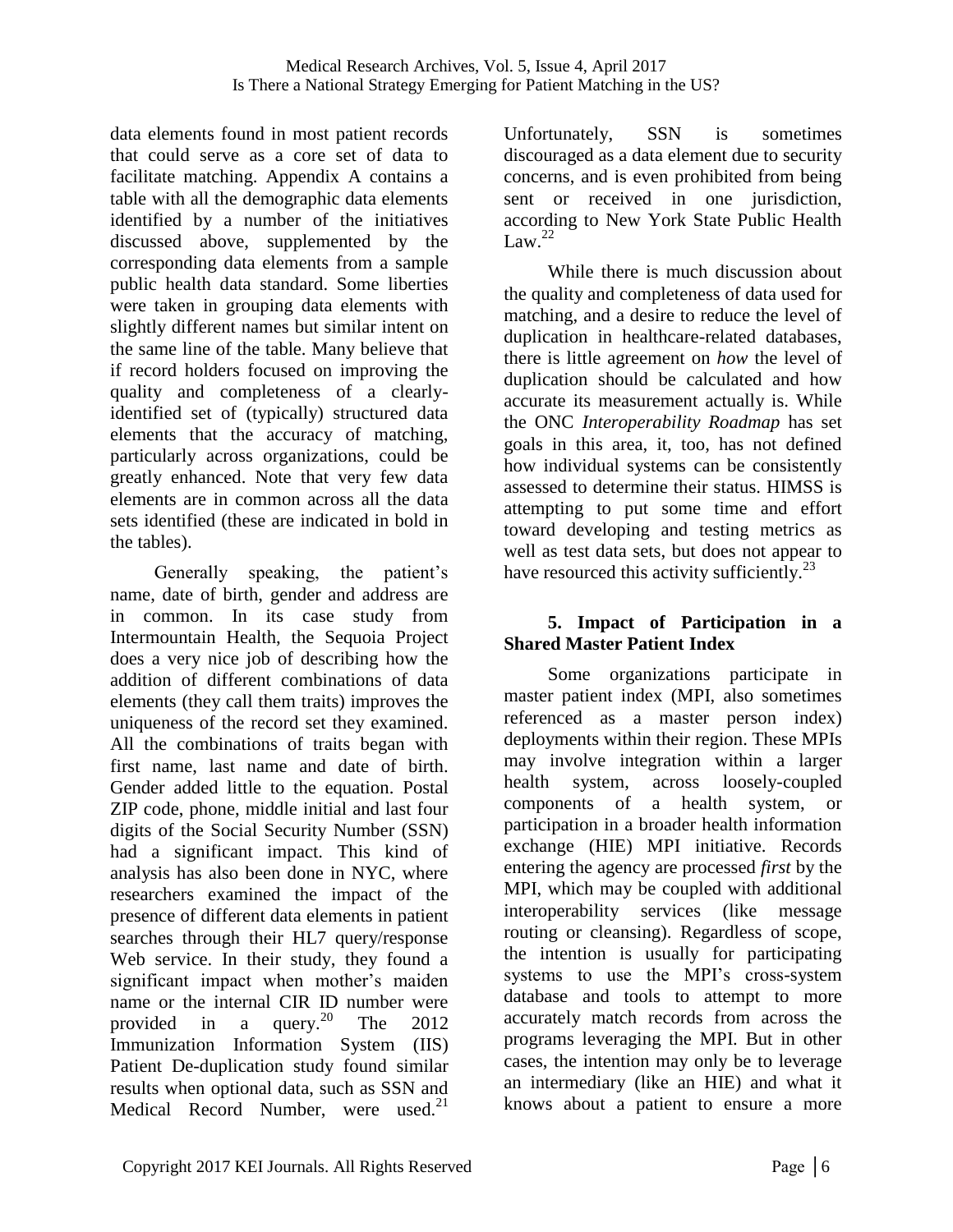accurate match when a record moves to the health system.

An MPI and a health system can be either tightly coupled or loosely coupled. In a tightly coupled scenario, a health system will typically undergo an initial process of "registering" its patient in the shared MPI. Two outcomes usually result. First, each record is associated with an existing MPI record or, if not found, triggers the creation of a new MPI record. In some cases, a record may in fact match *multiple* MPI records and spur record consolidation. Similarly, multiple records may match a single MPI record, indicating that records need to be linked or combined. Second, the MPI stores the unique health system ID associated with each matched record, and in some cases the unique MPI ID flows back down to the health system and is stored there in the corresponding record. As changes are made to either system the two systems need to continue to be synchronized. In some cases, the MPI becomes the dominant system and *all* changes to demographic data occur there, only to be shared with the participating systems later.

In a more loosely coupled scenario, there may be no pre-registration of the health system records in the MPI, but rather the association of health system and MPI records may occur over time. For instance, if an MPI is put into place to facilitate interoperability between the organization and external data partners, a record may only be associated with an MPI record when the first interoperability transaction for that patient is processed (and not before). Still an even more loosely coupled scenario may only support the MPI and health system storing each other's record IDs. In this scenario—which is becoming more common as HIEs and health system interoperate—the association of a health system record with an HIE record is done carefully the first time an

interoperability transaction is processed for the patient with the goal of then enabling more accurate and speedy processing for subsequent transactions.

Participation in an MPI by a health system can improve its ability to match patient records, as the MPI likely has a broader set of records and more complete records than the health system, depending on how widely it is deployed and with what types of other systems it interoperates. Some organizations have fully integrated systems which combine and/or relate data from disparate programs into a single database. $^{24}$ On the other hand, agencies may choose more loosely coupled solutions because it allows systems to operate more independently, though this may be at the expense of consistent patient matching.

However, participation in a shared MPI can also be challenging for a health system. When data updates or merges between patient records are performed in the MPI, the updates may not flow down transparently to the health system, either because the automated processes are not that sophisticated or because the health system is reluctant to make changes to its data that come from an external source that is only indirectly associated with the clinical community. Similarly, a merge of patient data in a health system may not flow transparently up to the MPI, resulting in a loss of synchronization. Finally, a health system may choose to consider what record cleansing activities it should (or should not) continue to perform in a shared MPI environment.

In an HIE environment, these challenges can be even more pronounced. Data ownership is distributed. Though it is a matter of policy which can vary, usually data is owned by the organizations that contribute it (or sometimes the patients themselves) rather than the HIE which has stewardship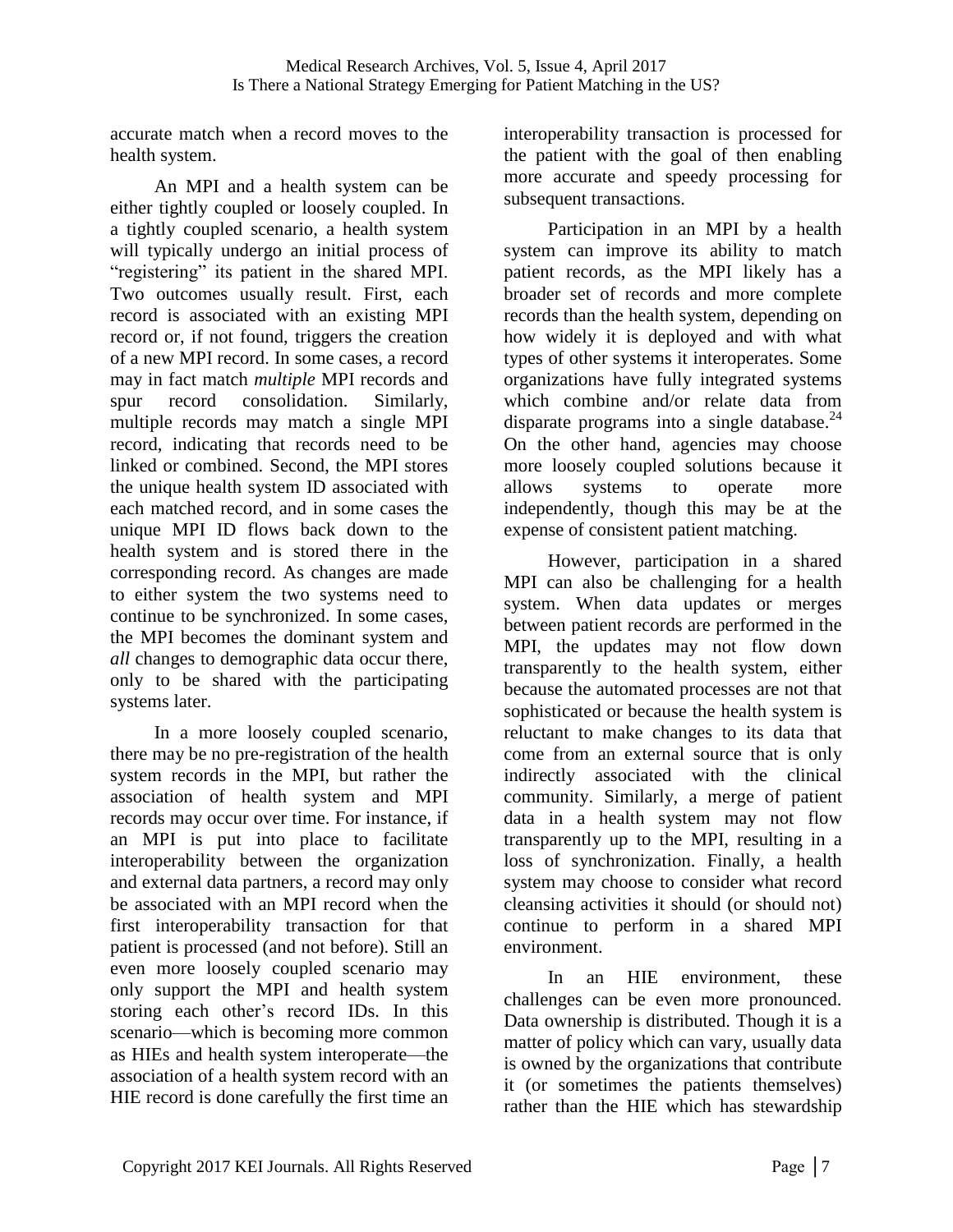over data it receives. HIEs usually place high priority on maintaining the integrity of the source data in its original form, though some HIEs consolidate data together for presentation or transport. HIEs rarely have access to the patient or even the source systems. For the purposes of matching, the HIE can only work with the data that is provided unless there is provision for followup with the organization that submitted the data. Explicit HIE policy incorporated (even if only by reference) into a data sharing agreement must identify the responsibilities and limitations of the HIE and downstream recipients of data.

Even more so, source data in an HIElike environment is inconsistent and often conflicting: data comes from multiple, simultaneous sources. It is not always possible to discern which data is correct even data that appears to be more recent may not be more current. HIEs need to keep in mind that the purpose of the Master Patient Index (MPI) is both to enable accurate matching of patients, as well as to be the authoritative source of demographic (or other) information. Multiple, seemingly conflicting sets of demographic data may help build a more powerful record determining which is the correct/current data is not relevant to the task. HIEs can develop and institute shared, distributed responsibility for resolving ambiguous patient matches with policies and tools that allow participating organizations to review ambiguous matches based on data they submitted.<sup>25</sup>

Finally, in an HIE-like environment false positives may have much deeper ramifications: Any false positive (i.e., information for two *different* people which appears to be a match representing the same individual) is bad, but when the match occurs some distance from the patient and the (often multiple, distributed) systems

where the data originated, there is often little opportunity to notice let alone correct the error. This is especially true when the recipient of the information has no prior relationship with the patient for whom data is now being presented. HIE-like systems need to be very careful when matching and merging/linking records together and need to err on the side of caution. HIE-like systems need to establish governance and stewardship principles and procedures that can both identify false positives and can address what happens if a false positive linkage is created.

Like the public and private initiatives around patient matching, the use of MPIs within and between organizations is likely here to stay. The healthcare community will need to better understand how to work effectively with such initiatives in ways that augment and improve rather than detract from operations. To date, there are few enough experiences that it may not be possible to articulate best practices; however, some effort should be made to identify "promising practices" based on the experiences of those who have lived through the transition to using an enterprise MPI.

### **6. Conclusion**

While the healthcare ecosystem has learned a great deal, this is an area where constant quality improvement needs to be applied. More needs to be done to develop test cases that reflect varying data elements, growing ethnic diversities, and other factors, as well as metrics and tools for determining success rates. Similarly, some matching algorithms were developed with a focus on specific subsets of the population (like children); the expansion to lifespan systems has brought significant increases in volume, as well as increases in demographic changes (new last names due to marriages, changes of address, etc.) that challenge accurate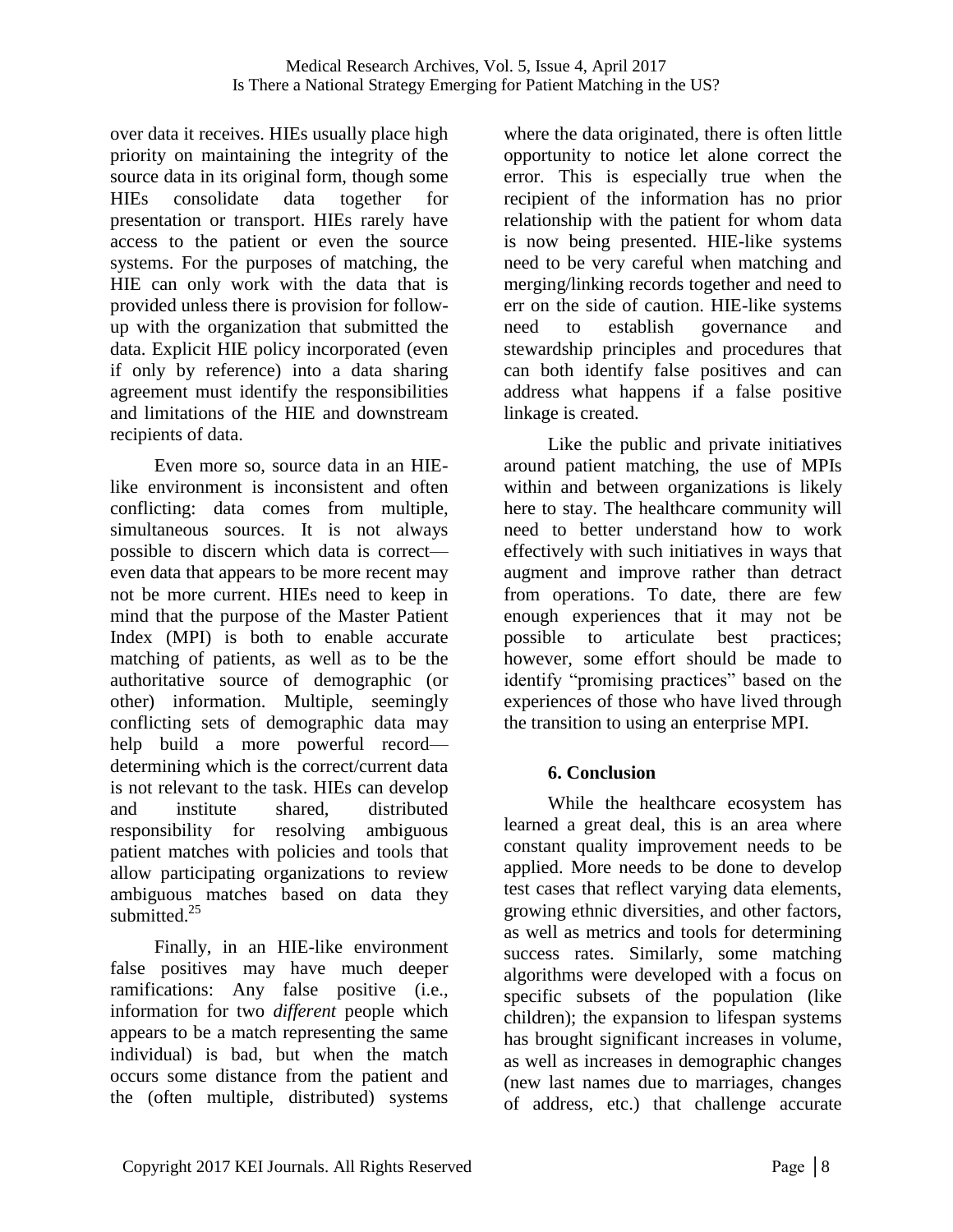merging. In the public sector, different data sharing methods with vital records (legal name updates) or the Department of Motor Vehicles (name or address changes) could potentially assist with improved matching and merging. Just as importantly, the healthcare community must monitor the disparate public and private initiatives to solve the patient matching challenge, and adjust as needed to accommodate approaches intended to be universally applied.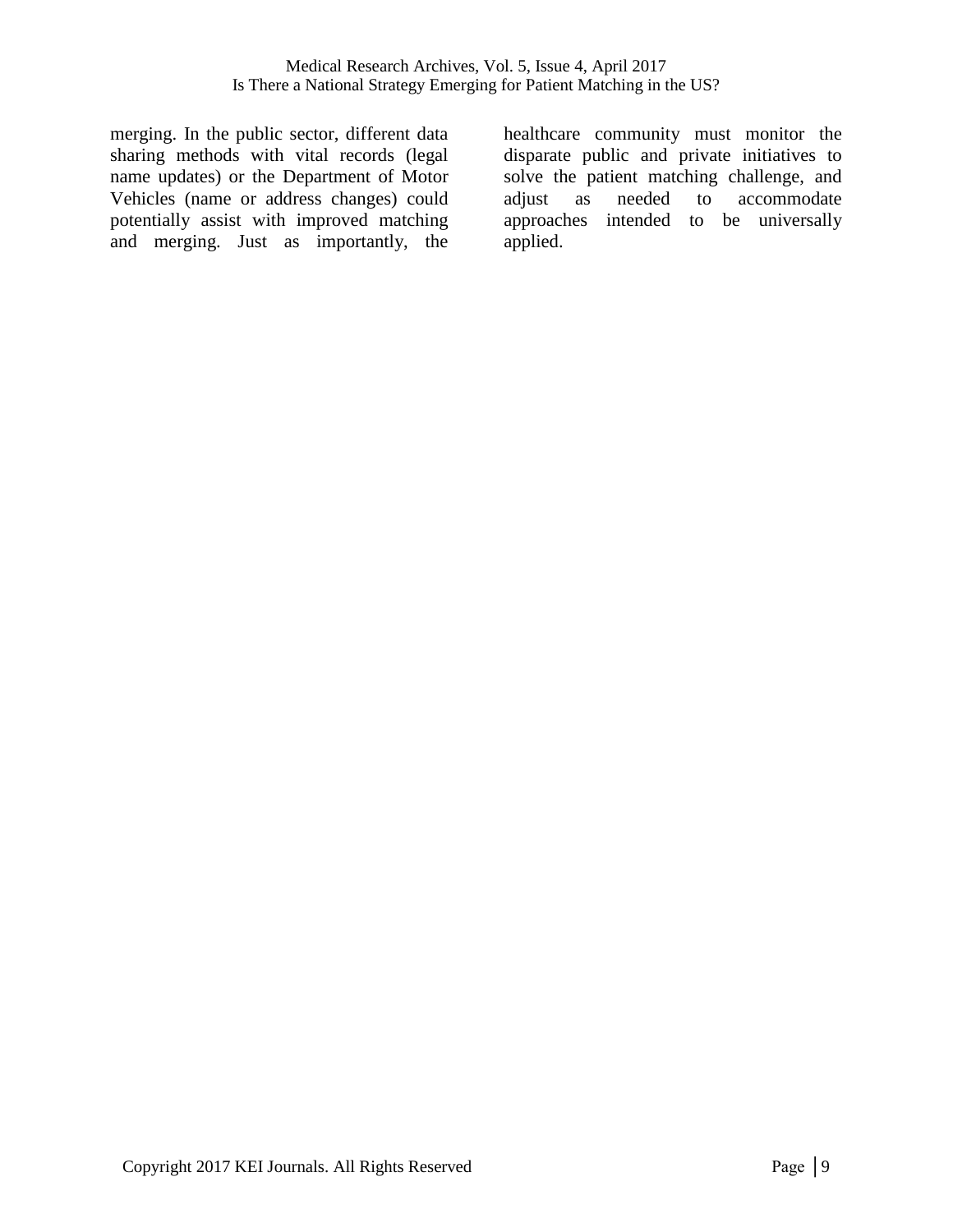### **Appendix A – Data Element Comparison**

Elements in **bold rows** are common to all information sources.

|                                              | <b>Interoperability</b><br>Roadmap | <b>ONC Matching</b><br><b>CoP</b> | <b>Sequoia</b><br><b>Intermountain</b><br><b>Case Study</b> | HL7 v2.5.1<br><b>Implementation</b><br><b>Guide for</b><br><b>Immunization</b><br><b>Messages v1.5</b><br>(PID/NK1<br>Segments) <sup>26</sup> |
|----------------------------------------------|------------------------------------|-----------------------------------|-------------------------------------------------------------|-----------------------------------------------------------------------------------------------------------------------------------------------|
| <b>First Name</b>                            | $\checkmark$                       | ✓                                 | $\checkmark$                                                | ✓                                                                                                                                             |
| <b>Last Name</b>                             | ✔                                  | ✔                                 | ✔                                                           | ✔                                                                                                                                             |
| <b>Previous Name</b>                         | ✓                                  | $\checkmark$                      |                                                             |                                                                                                                                               |
| <b>Name Alias</b>                            |                                    | ✓                                 |                                                             | ✔                                                                                                                                             |
| <b>Middle Name/Initial</b>                   | $\overline{\checkmark}$            | ✓                                 | $\checkmark$                                                | ✔                                                                                                                                             |
| <b>Name Suffix</b>                           | ✓                                  | $\checkmark$                      | ✓                                                           |                                                                                                                                               |
| <b>Date/time of Birth</b>                    | ✔                                  | ✔                                 | ✓                                                           | ✔                                                                                                                                             |
| Date/time of Death                           |                                    |                                   | ✓                                                           | ✓                                                                                                                                             |
| <b>Patient Death Indicator</b>               |                                    |                                   |                                                             | ✓                                                                                                                                             |
| <b>Administrative Gender/Sex</b>             | ✓                                  | ✓                                 | ✓                                                           | ✓                                                                                                                                             |
| <b>Address, current</b>                      | ✔                                  | ✔                                 | ✔                                                           | ✔                                                                                                                                             |
| Address, current (USPS cleaned)              |                                    | ✓                                 |                                                             |                                                                                                                                               |
| Address, historical                          | $\checkmark$                       | $\checkmark$                      |                                                             |                                                                                                                                               |
| <b>Telephone Number, Primary,</b><br>current | ✔                                  | ✓                                 | ✔                                                           | ✔                                                                                                                                             |
| Telephone Number, Work, current              |                                    |                                   | ✓                                                           | ✓                                                                                                                                             |
| Telephone Number, historical                 | ✓                                  | $\checkmark$                      |                                                             |                                                                                                                                               |
| Race                                         |                                    | ✓                                 | ✓                                                           | ✓                                                                                                                                             |
| Ethnicity                                    |                                    |                                   | ✓                                                           | ✓                                                                                                                                             |
| <b>Mother's Maiden Name</b>                  |                                    | ✓                                 |                                                             | ✓                                                                                                                                             |
| <b>Mother's Current Name</b>                 |                                    |                                   |                                                             | ✓                                                                                                                                             |
| <b>Father's Current Name</b>                 |                                    |                                   |                                                             | ✓                                                                                                                                             |
| <b>Name Prefix</b>                           |                                    | ✓                                 |                                                             |                                                                                                                                               |
| <b>Marital Status</b>                        |                                    | $\checkmark$                      |                                                             |                                                                                                                                               |
| <b>Medical Record Number</b>                 |                                    |                                   | $\checkmark$                                                | $\checkmark$                                                                                                                                  |
| Last 4 digits of Patient SSN                 |                                    | $\checkmark$                      |                                                             |                                                                                                                                               |
| <b>Patient Full SSN</b>                      |                                    |                                   | $\checkmark$                                                | $\checkmark$                                                                                                                                  |
| Mother's Full SSN                            |                                    |                                   |                                                             |                                                                                                                                               |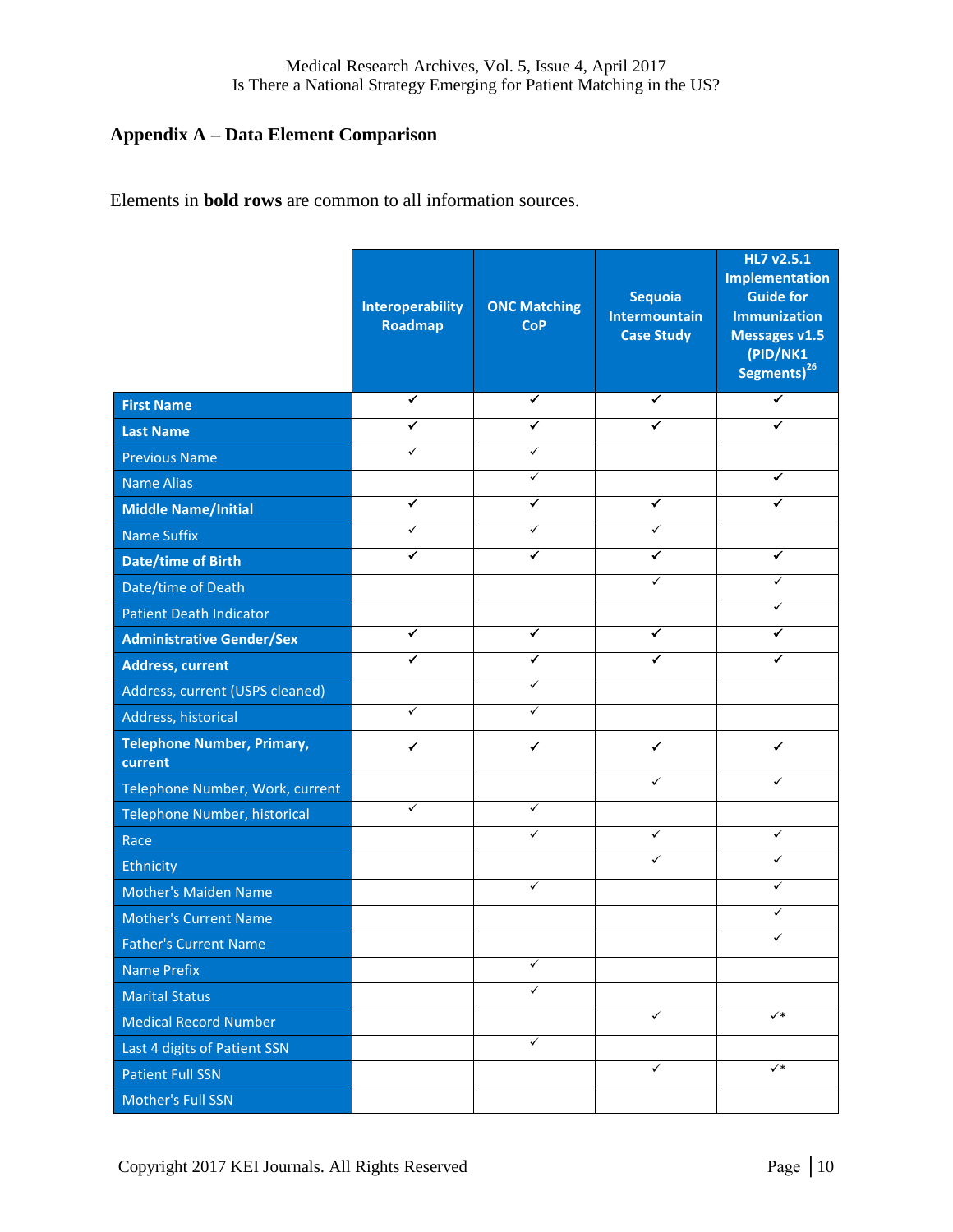#### Medical Research Archives, Vol. 5, Issue 4, April 2017 Is There a National Strategy Emerging for Patient Matching in the US?

|                                                    | <b>Interoperability</b><br>Roadmap | <b>ONC Matching</b><br><b>CoP</b> | <b>Sequoia</b><br><b>Intermountain</b><br><b>Case Study</b> | HL7 v2.5.1<br><b>Implementation</b><br><b>Guide for</b><br><b>Immunization</b><br><b>Messages v1.5</b><br>(PID/NK1<br>Segments) <sup>26</sup> |
|----------------------------------------------------|------------------------------------|-----------------------------------|-------------------------------------------------------------|-----------------------------------------------------------------------------------------------------------------------------------------------|
| <b>Father's Full SSN</b>                           |                                    |                                   |                                                             |                                                                                                                                               |
| <b>Driver's License Number</b>                     |                                    | $\checkmark$                      |                                                             | $\checkmark$                                                                                                                                  |
| <b>Passport Number</b>                             |                                    | $\overline{\checkmark}$           |                                                             |                                                                                                                                               |
| <b>Alien Registration Number</b>                   |                                    | $\checkmark$                      |                                                             | $\checkmark^*$                                                                                                                                |
| Multiple Birth Indicator                           |                                    | $\checkmark$                      |                                                             | ✓                                                                                                                                             |
| Multiple Birth Order                               |                                    | $\checkmark$                      |                                                             | $\checkmark$                                                                                                                                  |
| <b>Birth Location</b>                              |                                    | ✓                                 |                                                             | $\checkmark$                                                                                                                                  |
| Health Insurance Policy Identifier                 |                                    | $\checkmark$                      |                                                             |                                                                                                                                               |
| <b>Health Insurance Plan Name</b>                  |                                    | $\checkmark$                      |                                                             |                                                                                                                                               |
| Previous Health Insurance Plan<br><b>Name</b>      |                                    | ✓                                 |                                                             |                                                                                                                                               |
| <b>Medicaid ID</b>                                 |                                    | $\checkmark$                      |                                                             | $\checkmark$                                                                                                                                  |
| <b>Medicare ID</b>                                 |                                    | $\checkmark$                      |                                                             | $\checkmark^*$                                                                                                                                |
| <b>Biometric ID</b>                                |                                    | $\checkmark$                      | $\checkmark$                                                |                                                                                                                                               |
| <b>Birthing Facility</b>                           |                                    |                                   |                                                             | $\checkmark$                                                                                                                                  |
| <b>Primary Language</b>                            |                                    |                                   |                                                             | ✓                                                                                                                                             |
| <b>Birth Registration Number</b>                   |                                    |                                   |                                                             | $\checkmark^*$                                                                                                                                |
| <b>Patient Active/inactive Status</b><br>Indicator |                                    |                                   |                                                             | $\checkmark$                                                                                                                                  |
| <b>Patient Marital Status</b>                      |                                    |                                   |                                                             | ✓                                                                                                                                             |
| <b>Patient Religion</b>                            |                                    |                                   |                                                             | ✓                                                                                                                                             |
| <b>Patient Account Number</b>                      |                                    |                                   |                                                             | ✓                                                                                                                                             |
| <b>Veteran's Military Status</b>                   |                                    |                                   |                                                             | $\checkmark$                                                                                                                                  |
| Nationality                                        |                                    |                                   |                                                             | ✓                                                                                                                                             |
| <b>Tribal Citizenship</b>                          |                                    |                                   |                                                             | ✓                                                                                                                                             |

\* HL7 supports many types of identifiers within the PID segment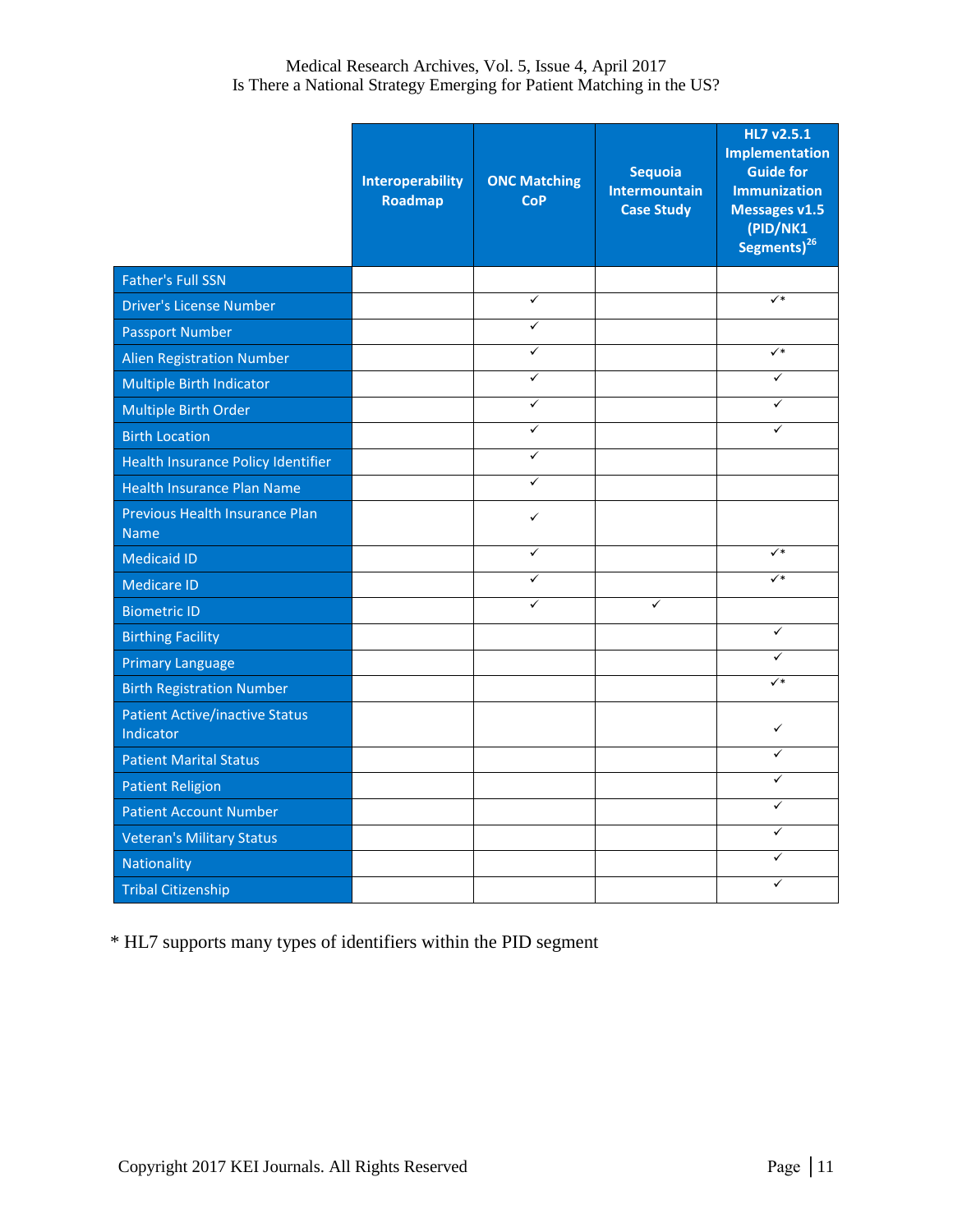#### **Appendix B – Data Quality Maturity Scale**

From *Developing and Testing a Data Management Model and Maturity Scale Tailored to Improving Patient Matching Accuracy*, Office of the National Coordinator for Health IT, September 2015

Note that most of these data elements require structured data capture on the part of the data supplier.

| <b>Item</b>                         | Level 1                                                                                                                                                      | <b>Level 2</b>                                                            | <b>Level 3</b>                                                                                                             | Level 4                                                                                                                   | Level 5                                                                                               |
|-------------------------------------|--------------------------------------------------------------------------------------------------------------------------------------------------------------|---------------------------------------------------------------------------|----------------------------------------------------------------------------------------------------------------------------|---------------------------------------------------------------------------------------------------------------------------|-------------------------------------------------------------------------------------------------------|
| <b>Data</b>                         | <b>Given Name</b><br>Last Name<br>Date of Birth<br>Gender<br>Middle Initial<br>Suffix<br>Race<br>Primary Phone #<br>Address<br><b>Street</b><br>State<br>Zip | Middle Name<br>Mother's Maiden<br>Name<br>Prefix<br><b>Marital Status</b> | Alias or Previous<br>Name<br><b>USPS Address</b><br>Identifier:<br>Last 4 SSN<br>Driver's license<br>Passport<br>Alien ID# | Multi Birth<br><b>Birth Order</b><br><b>Birth Place</b><br>E-mail<br><b>Previous Address</b><br>Previous Cell<br>Phone(s) | Insurance<br>ID/policy<br>Insurance Plan<br>Name<br>Medicaid ID<br>Medicare ID<br><b>Biometric ID</b> |
| <b>Supporting</b><br><b>Process</b> | $\tilde{\phantom{a}}$                                                                                                                                        |                                                                           | Daily<br>Reconciliation                                                                                                    | Quality<br>Assurance<br>Process                                                                                           |                                                                                                       |
| Required<br><b>Reporting</b>        | Confirm %<br>capture                                                                                                                                         |                                                                           |                                                                                                                            |                                                                                                                           |                                                                                                       |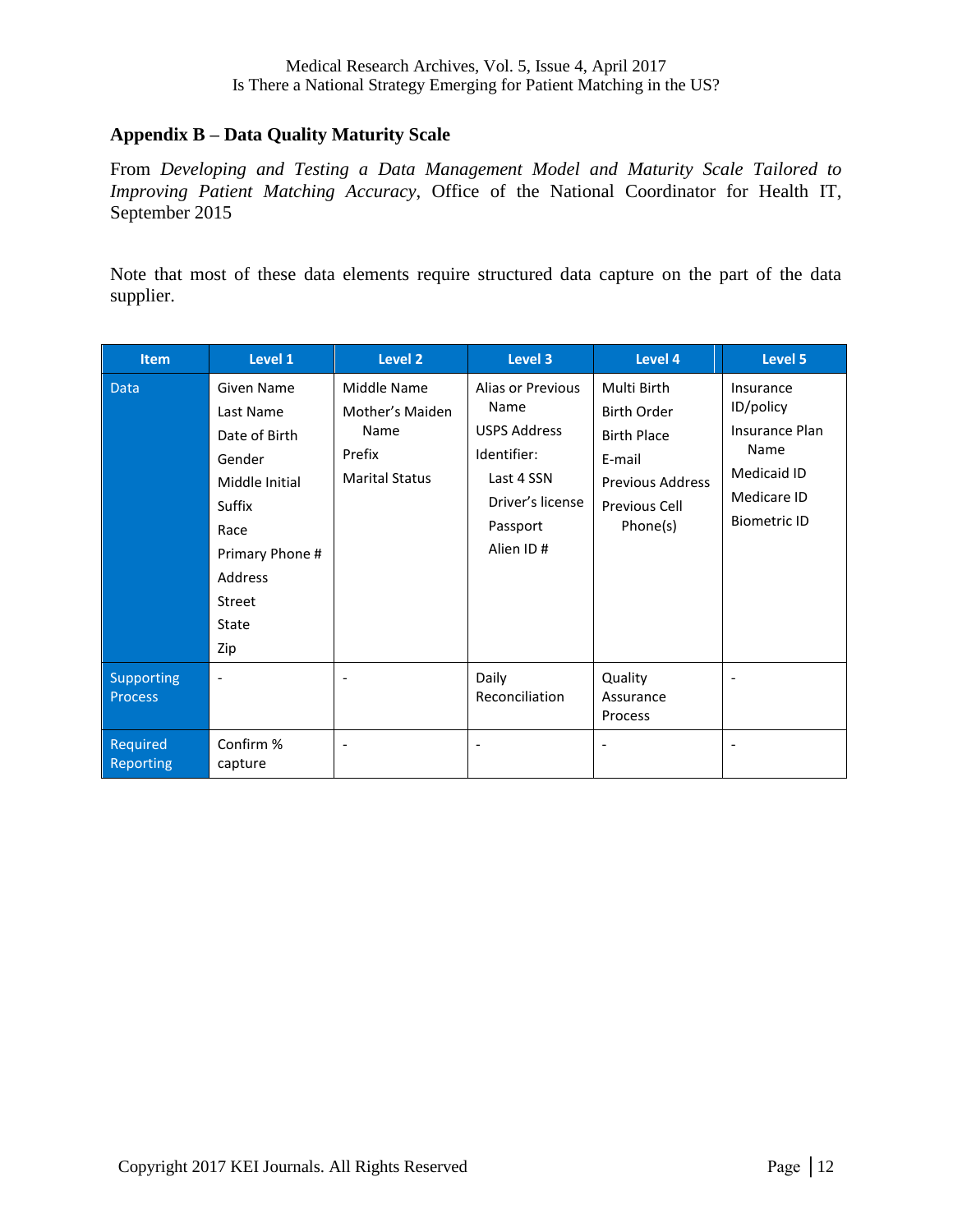#### **References:**

 $\overline{a}$ 

<sup>1</sup> Lee Stevens, Office of the National Coordinator for Health Information Technology (ONC), Health IT Buzz Blog on the release of the *Patient Identification and Matching Final Report,* February, 2014. [emphasis added] See http://www.healthit.gov/buzz-blog/electronic-health-andmedical-records/patient-matching-findings-released/

 $2$  Public Law 105–277. 105th Congress. October 21, 1998. See https://www.gpo.gov/fdsys/pkg/PLAW-105publ277/pdf/PLAW-105publ277.pdf. It is interesting that, for many years, patient social security numbers have served as nationwide unique patient identifiers, despite their lack of suitability or legality for such a purpose.

<sup>3</sup> US House of Representatives, Committee on Appropriations Report, Departments of Labor, Health and Human Services, and Related Agencies Appropriations Bill, 2017, p. 108. See http://appropriations.house.gov/uploadedfiles/hrpt-114-hr-fy2017-laborhhsed.pdf

<sup>4</sup> 21<sup>st</sup> Century Cures Act, US Congress, passed November 25, 2016. http://docs.house.gov/billsthisweek/20161128/CPRT-114-HPRT-RU00-SAHR34.pdf

<sup>5</sup> See https://www.healthit.gov/sites/default/files/patient\_identification\_matching\_final\_report.pdf

 $6$  For example, the immunization information system (IIS) community has conducted at least two major efforts to study, understand and improve the patient matching capabilities and success of its registries. First, in 2006, the Connections Community of Practice convened a work group and developed the Unique Records Portfolio, an exhaustive practical guide to record matching and linking issues and strategies (see http://phii.org/unique-records). In 2011, CDC convened a Patient De-duplication Expert Panel which met for several years and also developed detailed recommendations and best practice guidance published in 2013 (See http://www.cdc.gov/vaccines/programs/iis/interop-proj/ehr.html#patient).

 $7$  For example, see https://www.gpii.info/

<sup>8</sup> See http://healthbanking.org/

<sup>9</sup> For example, see https://www.verato.com/

<sup>10</sup> See https://www.healthit.gov/policy-researchers-implementers/interoperability

 $11$  See

https://www.healthit.gov/sites/default/files/patient\_identification\_matching\_final\_report.pdf

 $12$  See pages 26-27 at https://www.healthit.gov/sites/default/files/hieinteroperability/Interoperibility-Road-Map-Supplemental.pdf

 $13$  See https://www.healthit.gov/sites/default/files/ptmatchwhitepaper.pdf.